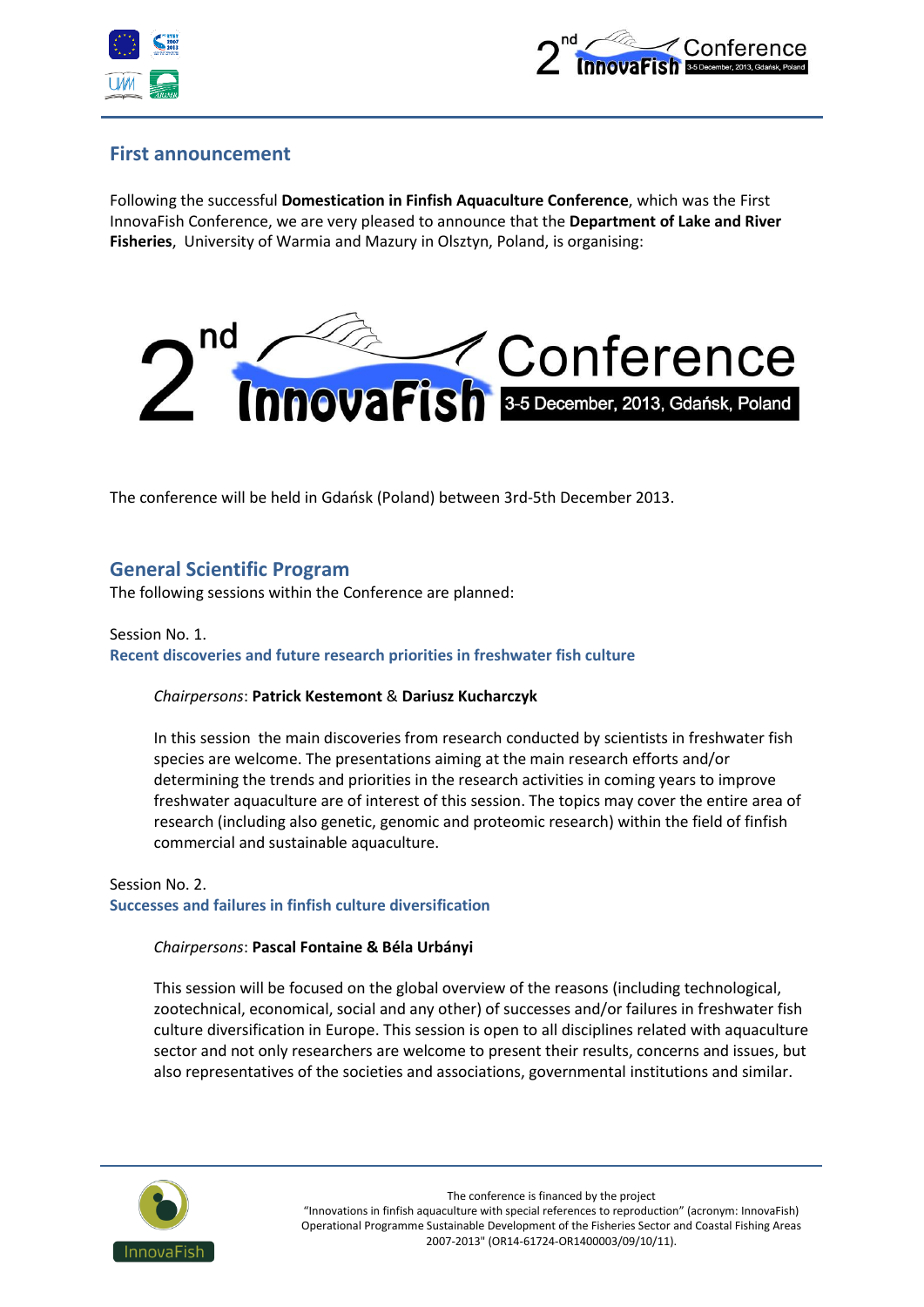



Session No. 3. **General Aquaculture**

## *Chairpersons*: **Andrzej Mamcarz** & **Tomáš Policar**

In this session the topics of general aquacultural research are welcome. We encouraging all authors to present their data related with freshwater and marine finfishes aquaculture covering aspects of production, reproduction, gamete management, gamete quality, hatchery techniques, embryogenesis, larviculture, production design and system, economic aspects of production and other.

Session No. 4. **Student's Session**

# *Chairpersons*: **Ákos Horváth** & **Igor Babiak**

In this session PhD students working on all aspects of finfish aquaculture are welcome to present their results. The topics may cover the entire area of aquacultural research. The best ORAL and POSTER presentation will be awarded according to the Scientific Committee decision.

#### Session No. 5. **Industries in aquaculture sector – achievements, prospects, concerns and issues**

# *Chairpersons*: **Julia Lynne Overton** & **Damien Toner**

The aim of the session is to bring together the "science and the practice". This session will include only invited speakers chosen by the Session Chairpersons. Representatives of the commercial aquaculture sector are welcome to present their specific achievements, constraints, potential for development in their specific field as well as their concerns and issues with regard to the market. In particular the session is aimed at those representing the commercial finfish aquaculture sector, feed producers, marketing specialists, processing companies and other service providers.

The representatives of the companies which are interested in attending the Conference with their presentation are kindly ask to write an e-mail to[: kontakt@innovafish.pl.](mailto:kontakt@innovafish.pl) Please, in your e-mail specify the topic, general overview of suggested presentation and the presenting author's expertise. **IMPORTANT:** Only presenting representatives may attend the Conference.

**NOTE**: *The detailed program of the conference will be included in the future announcement.*

# **Costs of participation**

Participation in the conference will be **free of charge** for all participants whose presentation (POSTER or ORAL) will be accepted by the Scientific Committee. All costs (registration fee, conference materials, complete accommodation), except travel costs, will be covered from the budget of the **InnovaFish** Project.



The conference is financed by the project "Innovations in finfish aquaculture with special references to reproduction" (acronym: InnovaFish) Operational Programme Sustainable Development of the Fisheries Sector and Coastal Fishing Areas 2007-2013" (OR14-61724-OR1400003/09/10/11).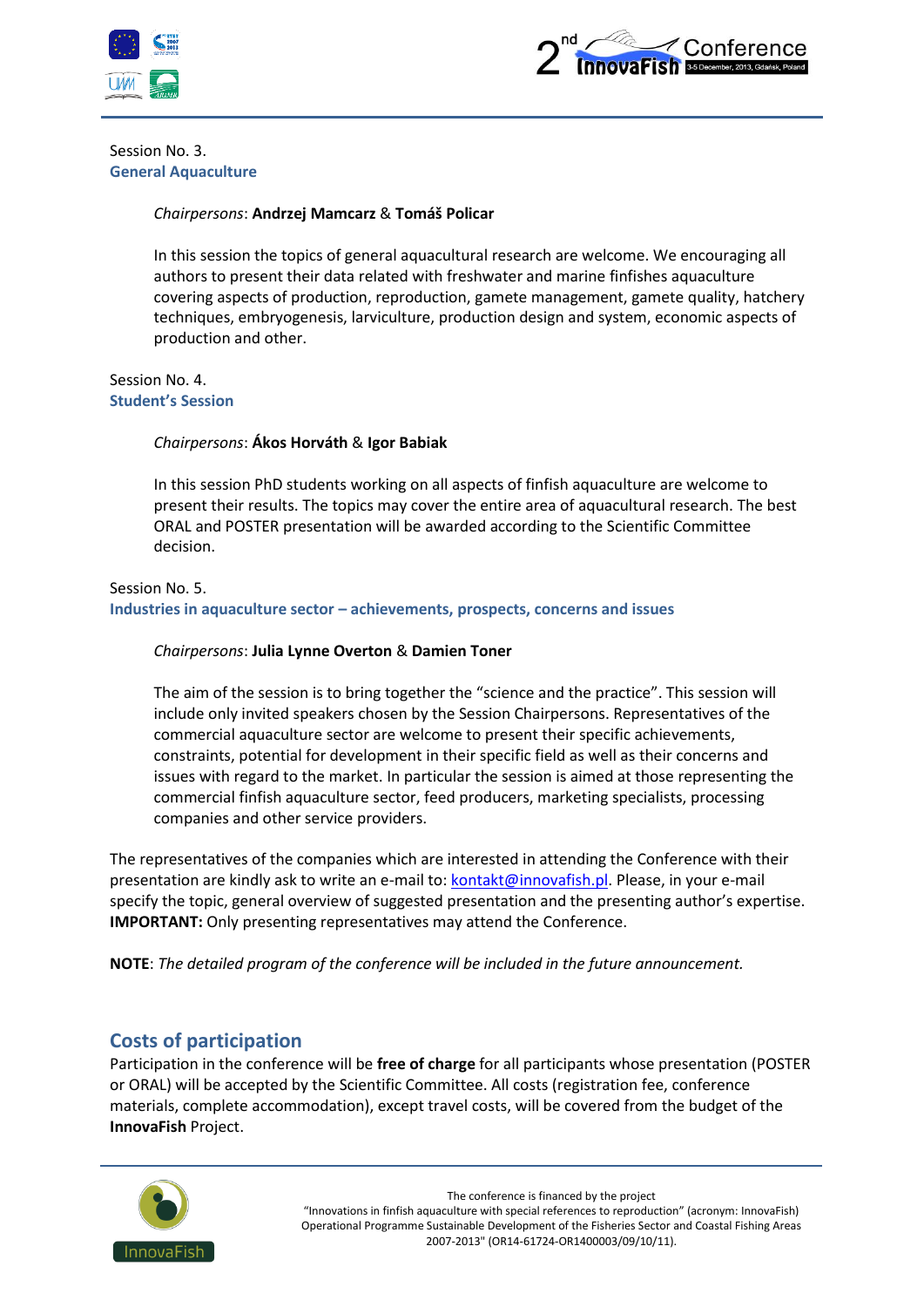



In effect, all participants need to cover ONLY their travel costs. **IMPORTANT!**

The number of possible participations is limited. In case of an excessive number of applications to the conference, the Scientific Committee will approve the final list of participants.

# **Presentations**

Presentations (POSTER and ORAL) should be related with the topic of the particular sessions to which they are submitted. The Scientific Committee will evaluate all the submitted abstracts and will be having final decision on the acceptance/rejection as well as the type of presentation for each of the abstract submitted.

# **Manuscript publication**

We encourage all participants to prepare high quality manuscripts (on the basis of the data presented during the conference) and submit it at the registration desk of the conference. All submitted manuscripts will go through a peer-review process and will be considered for publication in a special issue of the **Turkish Journal of Fisheries and Aquatic Sciences (TrJFAS)**.

**IMPORTANT:** We are pleased to inform, that by courtesy of the President of the TrJFAS (**Dr. İlhan AYDIN**) an extremely **rapid publication** of the manuscripts submitted will be secured. **All the papers** will go speeded peer-review process and **will be published** as a regular paper in the regular **Second Issue of TrJFAS (June 2014)**. Particularly, **6 months after the Conference** the **publishing process will be finished** for all accepted manuscripts.

# **Abstract submission**

Abstract submission will be conducted through the on-line form which will be present in the nearest future on the **InnovaFish** project website (see Conferences section):

Polish version [www.innovafish.pl](http://www.innovafish.pl/)

English version [www.eng.innovafish.pl](http://www.eng.innovafish.pl/)

In order to have the latest information regarding the conference we encourage all to sign up to the **Newsletter** on the **[InnovaFish](http://www.eng.innovafish.pl/page/show/id/2)** project website. The Second Announcement as well as all conference details will be sent through the Newsletter .

# **Abstract preparation**

The detailed information on the abstract preparation requirements will be announced together with the Second Announcement.

# **Deadline**

The abstracts submission will be proceeded from **3 rd of June till the 6 th of August 2013**. Greater details will be provided in the Second Announcement.